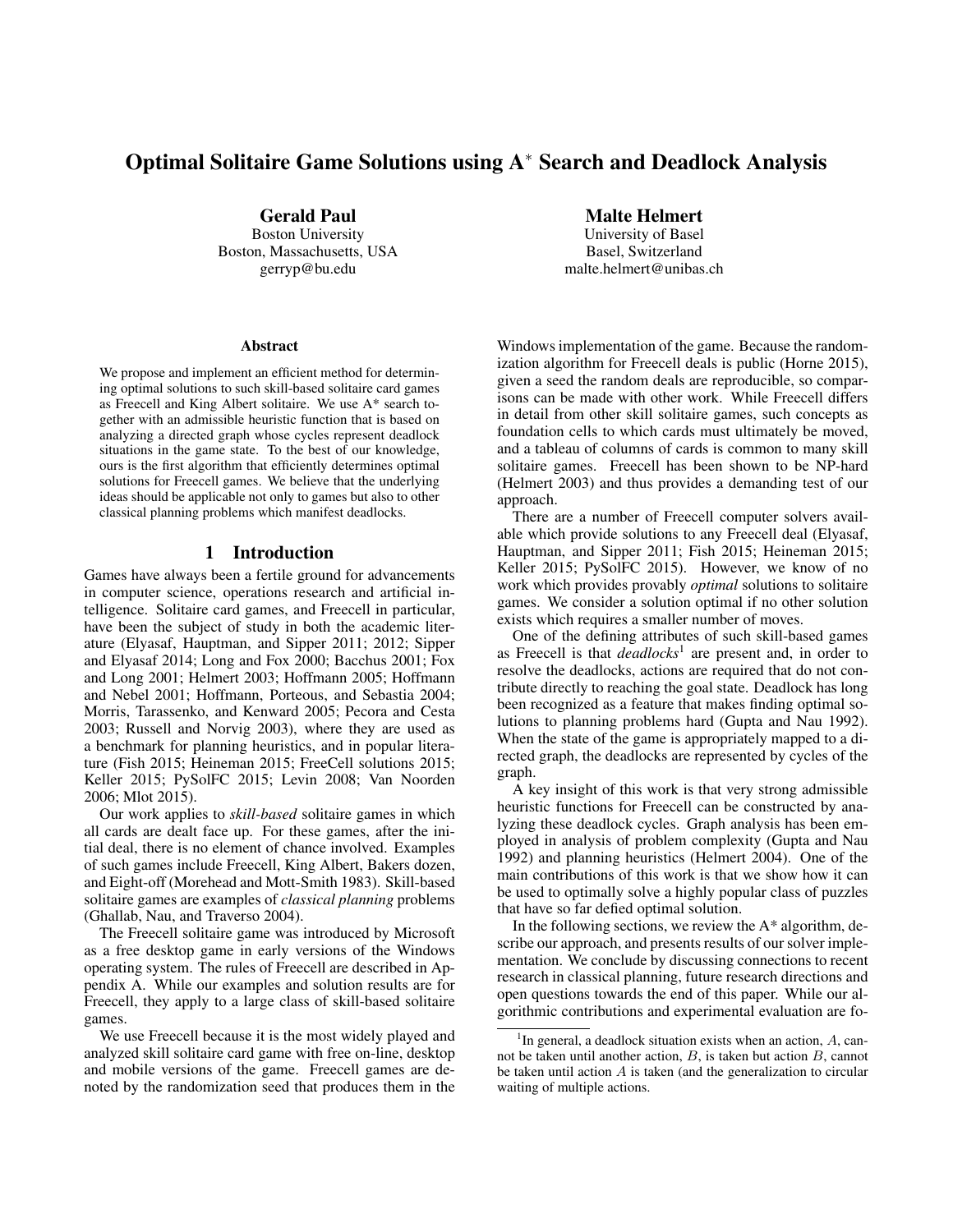cused on Freecell, we believe that the key insights underlying the deadlock heuristic have much wider applicability within and outside of classical planning.

## 2 A\* Search Algorithm

The A\* search algorithm (Hart, Nilsson, and Raphael 1968) uses a best-first search and finds a least-cost path from a given initial state to the goal state. As A\* traverses the state space, it builds up a tree of partial paths. The leaves of this tree (called the *open set*) are stored in a priority queue that orders the leaf states by a cost function:

$$
f(n) = g(n) + h(n). \tag{1}
$$

Here,  $g(n)$  is the known cost of getting from the initial state to state *n*.  $h(n)$  is a heuristic estimate of the cost to get from  $n$  to the goal state. For the algorithm to find the actual least cost path, the heuristic function must be admissible, meaning that it never overestimates the actual cost to get to the goal state. Roughly speaking, the closer the heuristic estimate is to the actual cost of reaching the goal state, the more efficient the algorithm.<sup>2</sup>

In our case,  $g(n)$  is simply the number of moves that have been made to reach the state n and  $h(n)$  is an estimate of the number of moves to reach the solution of the game from state n.

### 3 Freecell Heuristics for A\*

The simplest non-trivial heuristic is  $52 - m<sub>f</sub>(n)$  where  $m_f(n)$  is the number of cards in the foundation in state n. This estimate, however, is extremely optimistic because some cards are usually blocked from movement to the foundation. The simplest example of this is a column where a card of a given suit and rank is higher<sup>3</sup> in the column than a card of the same suit and greater rank. Until the greater rank card is moved to a temporary location in a free cell or another tableau cell, the lower rank card cannot be moved to the foundation. Then later, the greater rank card may be able to be moved to the foundation. Thus, a more robust heuristic is

$$
h(n) = 52 - m_f(n) + m_e(n)
$$
 (2)

where  $m_e(n)$  is an optimistic estimate of the number of moves to temporary locations that must be made to remove these blocking or deadlock situations.

There are more complicated deadlock situations than the example above. With the mapping of the game state to a directed graph described in the next section, we can associate all deadlock situations with cycles in the graph. The deadlock situations are removed when all cycles are eliminated; a cycle is eliminated when one or more edges of the cycle

are removed. Now, the only way to remove an edge is to move a card and moving a card cannot remove more than one edge. Thus, the number of remaining moves must be at least as great as the number of moves to eliminate these cycles. For this reason, we take  $m_e(n)$  to be an optimistic estimate of the number of edges which must be removed to eliminate all cycles. Note that this estimate may still not be an exact estimate of the number of remaining moves needed to win because the use of temporary locations is limited by the availability of open free cells, empty cells in the tableau, or a column to which the card can be moved to extend a cascade. Also note that we can use for  $m_e(n)$  an estimate of the number of edges needed to remove a consistent *subset* of all cycles. This allows for performance tuning the implementation as discussed in Section 10.

## 4 Solitaire State to Directed Graph Mapping

We map the solitaire game layout to a directed graph as follows:

- We treat each card as a node of the graph.
- We create a directed edge from each card to the card of next lower rank of the same suit (e.g., from the  $8\heartsuit$  to the 7 $\heartsuit$ ). We call these edges *dependency edges* because being able to move a card to the foundation depends on the card of next lower rank of the same suit being in the foundation. Dependency edges are permanent; they are never removed and are not affected when a card is moved. We define the *suit of a dependency edge* as the suit of the cards to which the edge is incident.
- We create a directed edge from each card in the tableau to the card below it in the tableau (if any). We denote these edges *blocking edges* because a card in the tableau is blocked from being moved to the foundation unless it is the exposed card (lowest card) in the tableau column. Blocking edges are removed and added when a move is made to reflect the new state of the game.

An example of dependency and blocking edges that are part of a cycle is shown in Fig. 1.

### 5 Cycle Determination

At first glance, the task of dealing with the cycles of the created by the mapping is daunting. For example, there are 26133 unique cycles in the graph created from mapping Freecell game #1 .

However, we can reduce the number of cycles to be considered by eliminating *redundant cycles*. A cycle  $c_1$  is redundant if the set of blocking edges of any other cycle  $c_2$  is a subset of the set of edges of  $c_1$ , in which case the removal of any edge in cycle  $c_2$  results not only in the destruction of  $c_2$  but also  $c_1$ .

Here we describe how to construct all non-redundant cycles. The approach depends on the fact that all dependency edges are always present. So from any card in a suit to any card of lower rank of the same suit we can always create a path that does not contain any blocking edges.

For conciseness, let us define a cycle that includes dependency edges of q different suits as a *q-suit cycle*. Now, first

<sup>&</sup>lt;sup>2</sup>While not universally true (Holte 2010), the rule "more accurate heuristic = lower search effort" is generally a good approximation of reality.

<sup>&</sup>lt;sup>3</sup>Throughout the paper, we use "higher" and "lower" to refer to the usual *visual* representation of card columns in solitaire games. For example, the "lowest" card in the leftmost column of Fig. 1 is 6♠. This is the only card in the column that may be moved directly. To move any other cards, the cards below them must first be moved out of the way.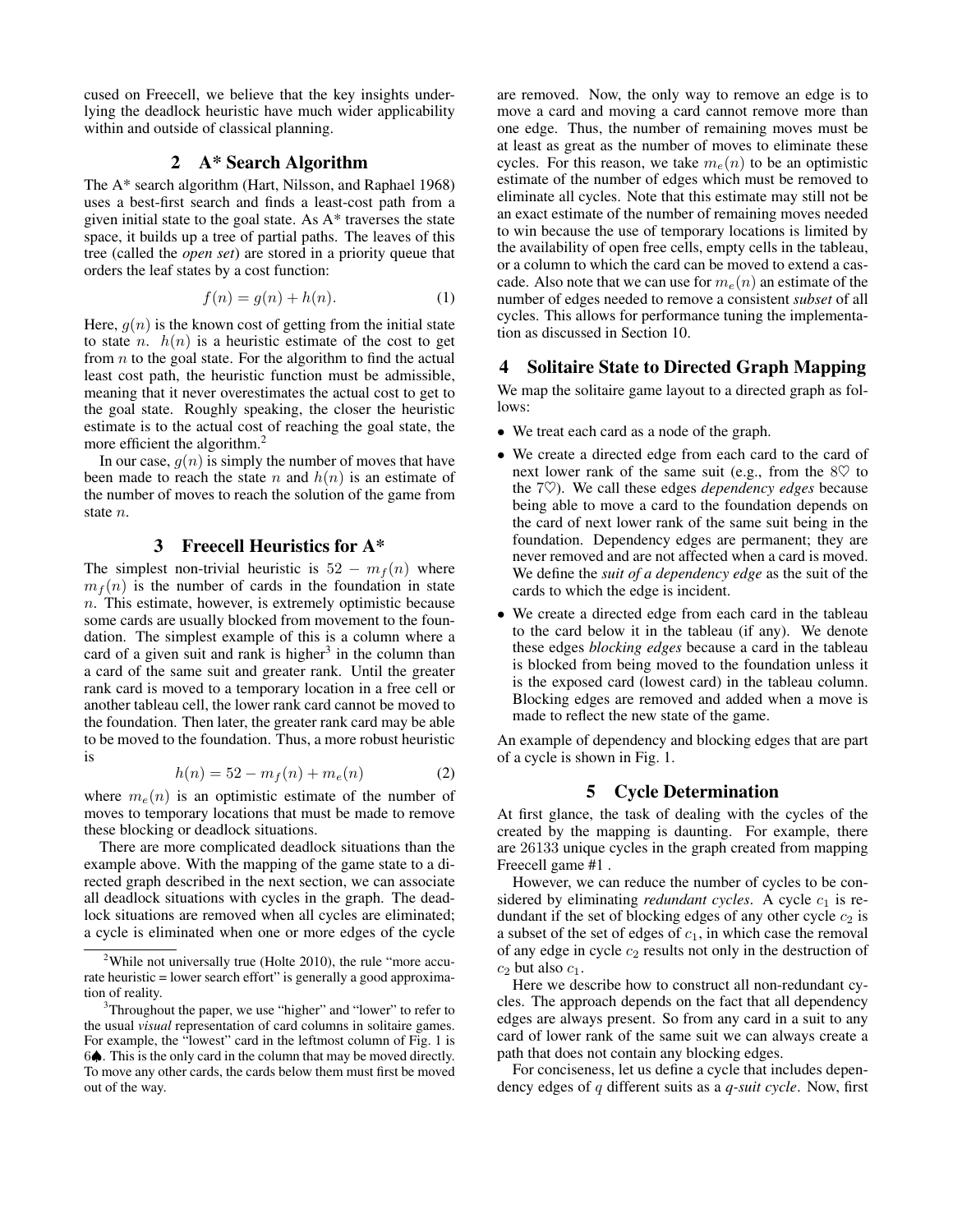

Figure 1: Initial state of Microsoft Freecell game #1. A cycle consisting of blocking edges (solid arrows) 3♦ → 6◇, 6◇ → 6♦ and dependency edges (dashed lines)  $6\spadesuit \rightarrow 5\spadesuit, 5\spadesuit \rightarrow 4\spadesuit, 4\spadesuit \rightarrow 3\spadesuit$  is shown.

consider cycles in which all dependency edges are of the same suit (1-suit cycles), an example of which is shown in Fig. 2. The blocking edges in the cycle in Fig. 2(a) are a subset of the blocking edges in the cycle in Fig. 2(b). So the cycle in Fig. 2(b) is a redundant cycle. We can infer the rule that if all dependency edges of a cycle are of the same suit, we need only consider cycles in which the dependency edges of the same suit in the cycle are consecutive (i.e., not interrupted by blocking edges). This rule implies that all blocking edges in a single-suit cycle are in the same tableau column.

Now consider cycles in which the dependency edges include cards of two suits (2-suit cycles), an example of which is shown in Fig. 3. Again, the cycle in Fig. 3(b) is redundant because blocking edges in the cycle in Fig. 3(a) are a subset of the blocking edges of the cycle in Fig. 3(b). Generalizing to cycles containing dependency edges of any number of suits, we can infer that

- if the dependency edges of any suit in the cycle are not consecutive, (i.e., are interrupted by blocking edges) the cycle is redundant, and that
- for a cycle containing dependency edges of  $q$  suits, the blocking edges of non-redundant cycles are contained in at most q tableau columns.

Based on the above, we can construct non-redundant qsuit cycles,  $(q = 1, 2, 3, 4)$ , by considering  $O(t^q)$  combinations of the tableau columns, where  $t$  is the number of tableau columns (8 for Freecell). Pseudo code for identification of 1-suit and 2-suit cycles is presented in Appendix B.

## 6 Relevant Cycle Edges

In considering edges for removal from a cycle, not all edges must be considered. Clearly, only blocking edges (as opposed to dependency edges) must be considered, since dependency edges are never removed.

Also, in solitaire, cards higher in a column than a given card cannot be moved before the given card is moved. Thus, as seen in the example in Fig. 2(a), while the edge  $2\diamondsuit \rightarrow$ A $\clubsuit$  is part of the cycle shown, if the edge  $A\clubsuit \rightarrow 9\spadesuit$  is removed, which must be done before the edge  $2\diamondsuit \rightarrow A\clubsuit$ can be removed, the cycle no longer exists. Thus, there is no reason to consider the edge  $2\diamondsuit \rightarrow A\clubsuit$  as a candidate for removal during the calculation of edges required to be removed. We denote edges that must be considered as candidates for removal as *relevant cycle edges* and edges that need not be considered *irrelevant cycle edges*.

## 7 Duplicate Cycles

Since we are only concerned with the number of edges which must be removed to eliminate cycles, we can remove from consideration cycles which are duplicates of other cycles. We consider cycles to be duplicates if the set of rel-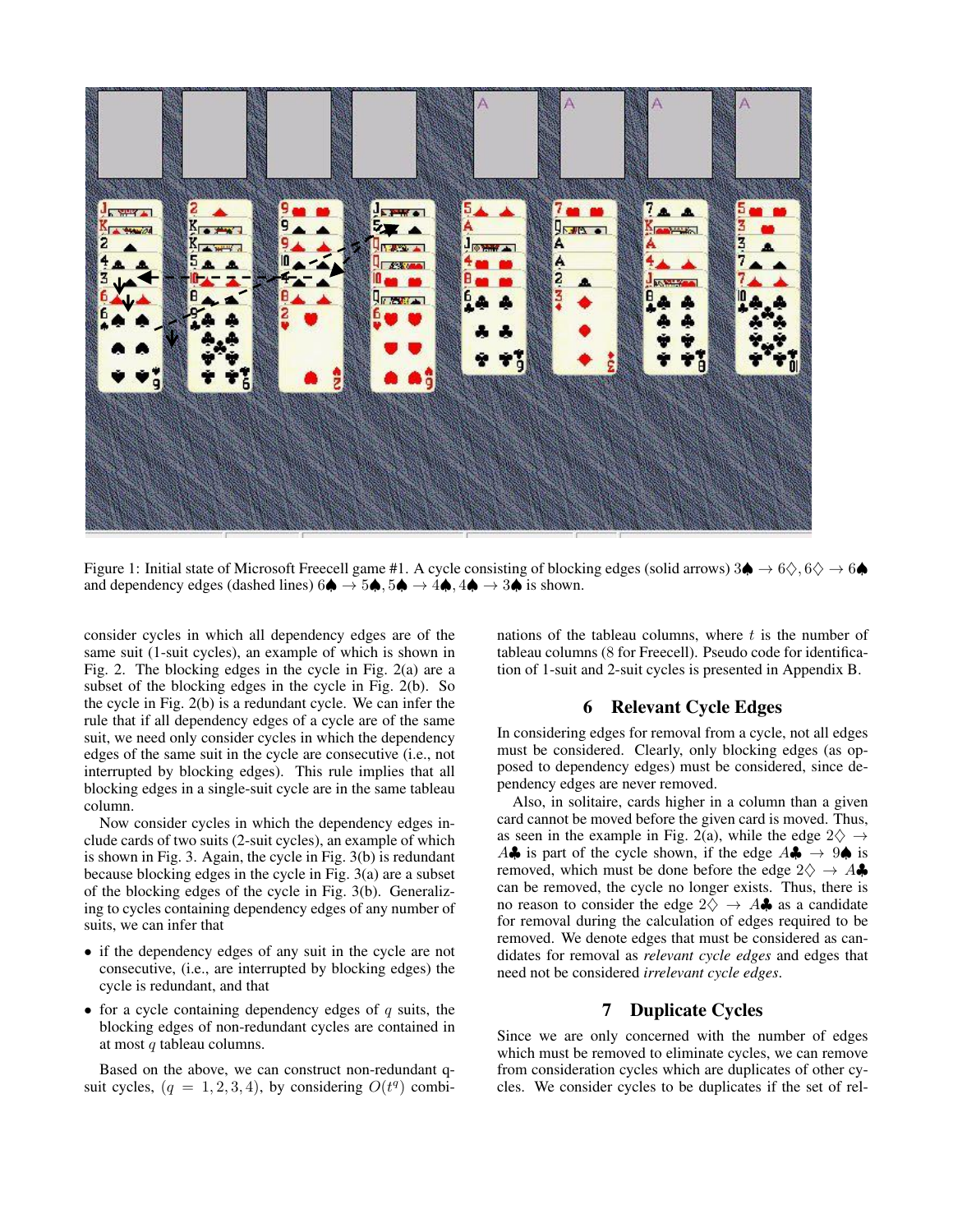

Figure 2: Fragment of tableau illustrating (a) single suit cycle in which all blocking edges are in a single column and (b) redundant single suit cycle consisting of blocking edges (in two columns) that are a superset of blocking edges in (a).

evant edges in the cycles are identical, independent of the order, and eliminate them from consideration.

# 8 Determination of the Minimum Number of Edges that Must be Removed to Eliminate

## Cycles

By eliminating redundant cycles, duplicate cycles and irrelevant edges of cycles, the complexity of determining the minimum number of edges that must be removed to eliminate cycles,  $m_e$ , can be reduced significantly. For example, we must actually only consider a total of 87 cycles (12 1-suit, 39 2-suit, 34 3-suit, and 2 4-suit cycles) for removal in the initial state of Freecell game  $#1$ , compared to the 26133 cycles present if redundant and duplicate cycles are included.

We use a brute-force, depth-first exhaustive search of all combinations of edge removals that eliminate all cycles. Because only one edge of a cycle must be removed to eliminate the cycle, the worst case number of combinations of removed edges that we must consider is:

$$
C = \prod_{i=1}^{m_c} e_i,\tag{3}
$$

where  $m_c$  is the number of cycles and  $e_i$  is the number of relevant edges in cycle i.

In practice, the number of combinations actually considered can be reduced, in some cases by an order of magnitude, by removing edges in decreasing order of the number of other cycles in which an edge is contained. With this ordering many cycles are eliminated early in the calculation.

## 9 Implementation

Our solver is implemented in C++. In addition to eliminating redundant cycles, duplicate cycles and non-relevant



Figure 3: Fragment of tableau illustrating (a) 2-suit cycle in which all blocking edges are in a two columns and (b) redundant 2-suit cycle consisting of blocking edges (also in two columns) that are a superset of blocking edges in (a).

edges, we improve performance with:

- A transposition table with Zobrist hashing to eliminate duplicate states during the A\* search (Akagi, Kishimoto, and Fukunaga 2010; Zobrist 1990).
- The priority queue used by  $A^*$  implemented as a series of buckets (as opposed to a binary heap), providing  $O(1)$ queue performance (Paul 2007; Burns et al. 2012). This is possible because the costs (estimated solution lengths) are integers and in a relatively small range ( $\approx 60-100$ ).
- Use of a hash table to detect duplicate cycles.
- Incremental cycle determination. We identify all cycles in the initial configuration. After that, we incrementally identify cycles removed and added as a result of a move, only considering the card(s) moved.

## 10 Solver Results

Our test cases were games 1–5000 of Microsoft Freecell. We ran all tests on an Intel core i3 4160 processor running at 3.60 GHz with 8 GB of memory. The program working set is  $\approx 2$  GB for most games. Results for games 1–10 are shown in Table 1.

Before discussing the results, it is necessary to discuss the trade-off between the accuracy of our heuristic and the computer resources to achieve that accuracy. Our work can be thought of as providing a family of heuristic functions,  $h_q(n)$ , where  $q = 1, 2, 3, 4$  is the maximum number of different suits of the dependency edges in the cycles we consider. Now, the processing time per state explored to determine cycles increases with  $q$ . The number of states which must be explored, however, decreases with  $q$  because the heuristic becomes more accurate with increasing  $q$  and the heuristic more effectively guides the search. Reducing the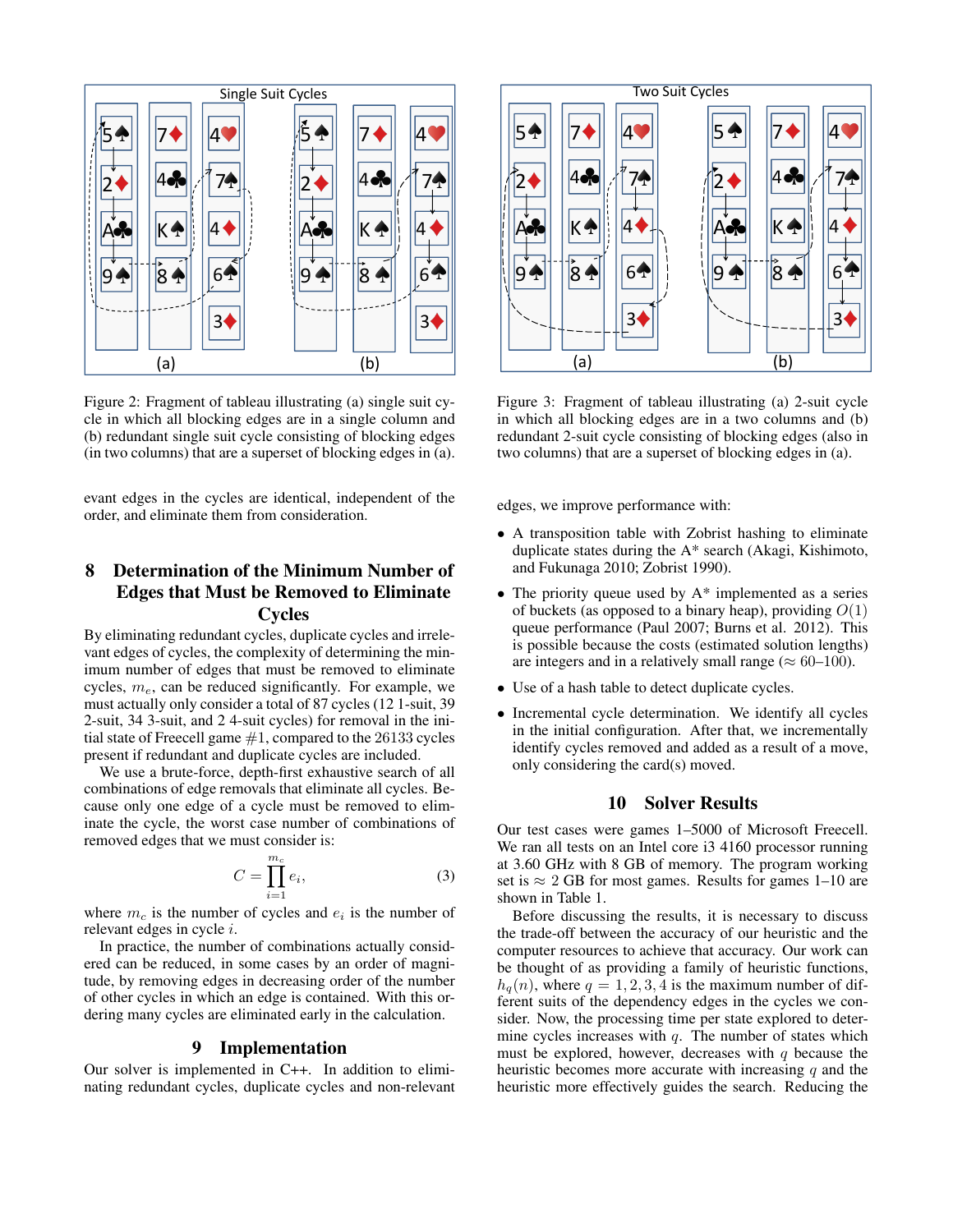|                 | initial state |           |        | solution |       |          |
|-----------------|---------------|-----------|--------|----------|-------|----------|
| <b>Freecell</b> | 1-suit        | $2$ -suit | length | length   | time  | states   |
| Game            | cycles        | cycles    | esti-  |          | (sec) | searched |
| #               |               |           | mate   |          |       |          |
|                 | 12            | 39        | 73     | 82       | 30.8  | 567699   |
| $\overline{2}$  | 13            | 5         | 68     | 73       | 1.9   | 101186   |
| 3               | 15            | 8         | 70     | 70       | 0.6   | 20499    |
| 4               | 37            | 34        | 72     | 79       | 31.0  | 1220026  |
| 5               | 16            | 46        | 78     | 85       | 122.0 | 3687136  |
| 6               | 12            | 24        | 73     | 75       | 1.1   | 31912    |
| 7               | 13            | 39        | 72     | 76       | 1.7   | 74369    |
| 8               | 8             | 58        | 70     | 74       | 13.2  | 367784   |
| 9               | 19            | 25        | 77     | 81       | 2.0   | 77990    |
| 10              | 16            | 18        | 73     | 80       | 7.7   | 315643   |

Table 1: Results of our program for the Freecell games 1-10.

number of states which must be explored is important because it also reduces the amount of memory A\* requires and memory is often the limiting factor in A\* implementations.

Varying  $q$ , we find that, while using cycles containing more than 2 suits reduces the number of states needed for a solution, the time per state is increased so much that the overall average time per solution is increased. For this reason, we did not identify or use cycles containing greater than 2 suits in our testing.

We found that across the 5000 games used for testing

- Optimal solutions have been found for all games tested.
- As expected, the initial estimated length is never greater than the actual optimal length  $-$  a requirement for the search to find the optimal solution.
- The initial estimated length and the actual optimal length are relatively close – in some cases (e.g., game 3) identical, indicating that the heuristic strongly guides the search.
- There are typically  $\leq 20$  initial 1-suit cycles and  $\leq 100$ 2-suit cycles.
- CPU processing time is dominated by the tasks of finding cycles and determining which edges must be removed to eliminate all cycles.
- The shortest, average and longest solution lengths were 64, 77 and 93 moves, respectively.
- The shortest, average and longest processing times were 0.4, 39.9 and 6579 seconds, respectively.

### 11 Solitaire and Blocks World

By mapping game states to directed graphs and using the number of edges required to remove cycles in the graph as input to the A\* heuristic function, we develop, for the first time, an effective method for finding optimal solutions to skill-based solitaire games. These games are characterized by the presence of deadlock situations in which the goal state requires objects to be ordered in a specified way but constraints exist on the order in which actions can be taken.

The presence of deadlocks in these games makes them hard to solve, and in particular hard to solve optimally.

This is reminiscent of the classic blocks world domain, where nonoptimal solutions can be generated easily, but computing optimal solutions is an NP-equivalent problem due to the existence of deadlocks (Gupta and Nau 1992; Slaney and Thiébaux 2001). Indeed, the Freecell heuristics described in this paper can be understood as a two-stage relaxation. Firstly, relax the Freecell game into a blocks world task. Secondly, compute an admissible heuristic for this blocks world task.

In more detail, we first relax the Freecell game by treating it as a blocks world task where the cards forming each tableau column or foundation pile are reinterpreted as a tower of blocks, and cards in free cells are reinterpreted as individual blocks lying on the table. This simplifies the problem (and hence leads to an admissible heuristic rather than a perfect distance estimate) because blocks world, unlike Freecell, has unlimited table positions. Interestingly, removing the constraint on table positions is the *only* relevant way in which this transformation simplifies the problem: while the Freecell rules impose a number of constraints regarding the movement of cards, none of these constraints affect the optimal solution length in the presence of unlimited table positions. In other words, Freecell with unlimited table positions (or unlimited free cells) always has exactly the same optimal solution length as the corresponding blocks world task.<sup>4</sup>

The second relaxation we apply in our experiments is to abstain from covering all deadlocks of the problem graph. Recall that  $h_q$  (1  $\leq$  q  $\leq$  4) is the variant of our heuristic that only considers q'-suit cycles with  $q' \leq q$ . The most

<sup>&</sup>lt;sup>4</sup>To see this, observe that with unlimited space there is never an incentive in Freecell to move a card onto another card except for its final move to foundations. This is equivalent to the observation that in blocks world, there is never an incentive to move a block onto another block except to move it into its final position. The challenge, in both cases, is to minimize the number of moves of cards/blocks onto the table that cannot yet be moved directly into their final position.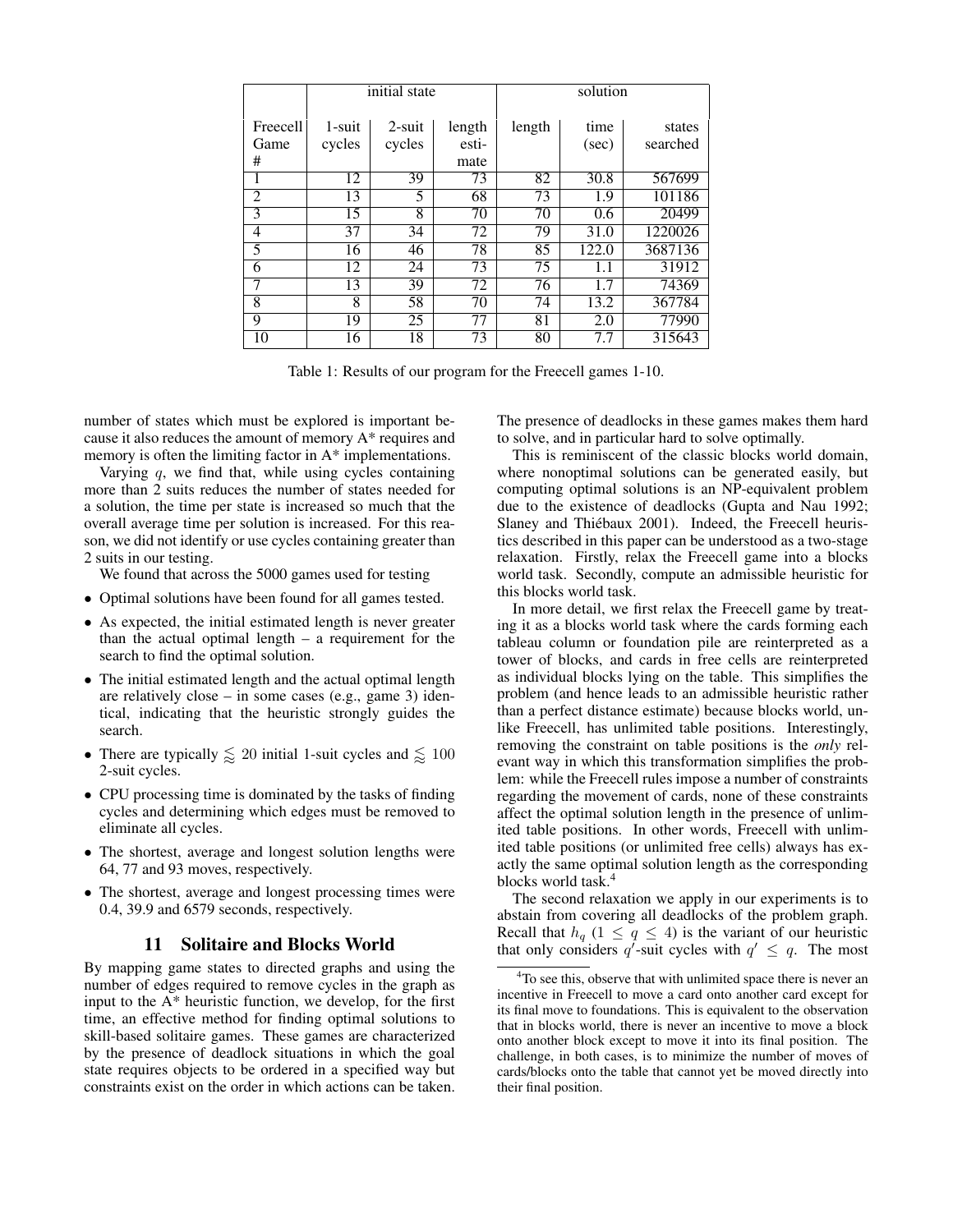powerful of these heuristics,  $h_4$ , includes all relevant cycles and hence amounts to solving the blocks world relaxation of the Freecell game perfectly. In our experiments, this level of heuristic accuracy turned out not to be beneficial due to the high computational effort for each state evaluation, with  $h_2$ providing the best balance between heuristic accuracy and computational effort per state.

# 12 Implications for Domain-Independent Planning

Looking beyond solitaire games and blocks world, are there wider implications of our work for domain-independent planning? We believe that this is the case: that deadlocks are a phenomenon that occurs in a much wider range of domains than Freecell games or blocks world tasks, and that heuristic functions based on covering deadlocks are a promising direction for a wide range of planning domains.

For example, deadlocks of essentially the same form as in the blocks world domain are the major source of hardness in the Logistics domain and the only source of hardness in the Miconic-STRIPS and Miconic-SimpleADL domains (Helmert 2001). Many other planning domains with a "transportation" component share this problem aspect, though often mixed with other aspects. Deadlock covering problems also occur at the computational core of many optimization problems outside of planning, such as many of the *implicit hitting set* problems identified by Chandrasekaran et al.  $(2011).$ <sup>5</sup>

Finally, a similar form of deadlocks (a set of actions cyclically supporting each other's preconditions without being ultimately supported by effect/precondition links from the current state) is the major source of inaccuracy in *flow heuristics* that have recently attracted much attention in planning (van den Briel et al. 2007; Bonet 2013; Bonet and van den Briel 2014; Pommerening et al. 2014). A better understanding of the role of dependency deadlocks in classical planning tasks could go a long way towards overcoming the limitations of these heuristics.

## References

Akagi, Y.; Kishimoto, A.; and Fukunaga, A. 2010. On transposition tables for single-agent search and planning: Summary of results. In Felner, A., and Sturtevant, N., eds., *Proceedings of the Third Annual Symposium on Combinatorial Search (SoCS 2010)*, 2–9. AAAI Press.

Bacchus, F. 2001. The AIPS'00 planning competition. *AI Magazine* 22(3):47–56.

Bonet, B., and van den Briel, M. 2014. Flow-based heuristics for optimal planning: Landmarks and merges. In *Proceedings of the Twenty-Fourth International Conference on Automated Planning and Scheduling (ICAPS 2014)*, 47–55. AAAI Press.

Bonet, B. 2013. An admissible heuristic for  $SAS^+$  planning obtained from the state equation. In Rossi, F., ed., *Proceedings of the 23rd International Joint Conference on Artificial Intelligence (IJCAI 2013)*, 2268–2274.

Burns, E.; Hatem, M.; Leighton, M. J.; and Ruml, W. 2012. Implementing fast heuristic search code. In Borrajo, D.; Felner, A.; Korf, R.; Likhachev, M.; Linares López, C.; Ruml, W.; and Sturtevant, N., eds., *Proceedings of the Fifth Annual Symposium on Combinatorial Search (SoCS 2012)*, 25–32. AAAI Press.

Chandrasekaran, K.; Karp, R.; Moreno-Centeno, E.; and Vempala, S. 2011. Algorithms for implicit hitting set problems. In Randall, D., ed., *Proceedings of the Twenty-Second Annual ACM-SIAM Symposium on Discrete Algorithm (SODA 2011)*, 614–629. SIAM.

Elyasaf, A.; Hauptman, A.; and Sipper, M. 2011. GA-FreeCell: evolving solvers for the game of FreeCell. In *Proceedings of the 13th annual conference on Genetic and evolutionary computation (GECCO 2011)*, 1931–1938.

Elyasaf, A.; Hauptman, A.; and Sipper, M. 2012. Evolutionary design of FreeCell solvers. *IEEE Transactions on Computational Intelligence and AI in Games* 4(4):270–281.

Fish, S. 2015. Freecell solver. http://fc-solve. shlomifish.org/. Retrieved 11/9/2015.

Fox, M., and Long, D. 2001. Hybrid STAN: Identifying and managing combinatorial optimisation subproblems in planning. In Nebel, B., ed., *Proceedings of the 17th International Joint Conference on Artificial Intelligence (IJCAI 2001)*, 445–452. Morgan Kaufmann.

FreeCell solutions. 2015. FreeCell solutions to 1000000 games. http://freecellgamesolutions.com/. Retrieved 11/9/2015.

Ghallab, M.; Nau, D.; and Traverso, P. 2004. *Automated Planning: Theory and Practice*. Morgan Kaufmann.

Gupta, N., and Nau, D. S. 1992. On the complexity of blocks-world planning. *Artificial Intelligence* 56(2–3):223– 254.

Hart, P. E.; Nilsson, N. J.; and Raphael, B. 1968. A formal basis for the heuristic determination of minimum cost paths. *IEEE Transactions on Systems Science and Cybernetics* 4(2):100–107.

Heineman, G. T. 2015. Algorithm to solve FreeCell solitaire game. http://broadcast.oreilly.com/2009/ 01/january-column-graph-algorithm.html. Retrieved 11/9/2015.

Helmert, M. 2001. On the complexity of planning in transportation domains. In Cesta, A., and Borrajo, D., eds., *Proceedings of the Sixth European Conference on Planning (ECP 2001)*, 120–126. AAAI Press.

Helmert, M. 2003. Complexity results for standard benchmark domains in planning. *Artificial Intelligence* 143(2):219–262.

Helmert, M. 2004. A planning heuristic based on causal graph analysis. In Zilberstein, S.; Koehler, J.; and Koenig, S., eds., *Proceedings of the Fourteenth International Confer-*

<sup>&</sup>lt;sup>5</sup>See also the recent paper by Slaney (2014) for deeper connections between blocks world, implicit hitting sets, and combinatorial optimization in general.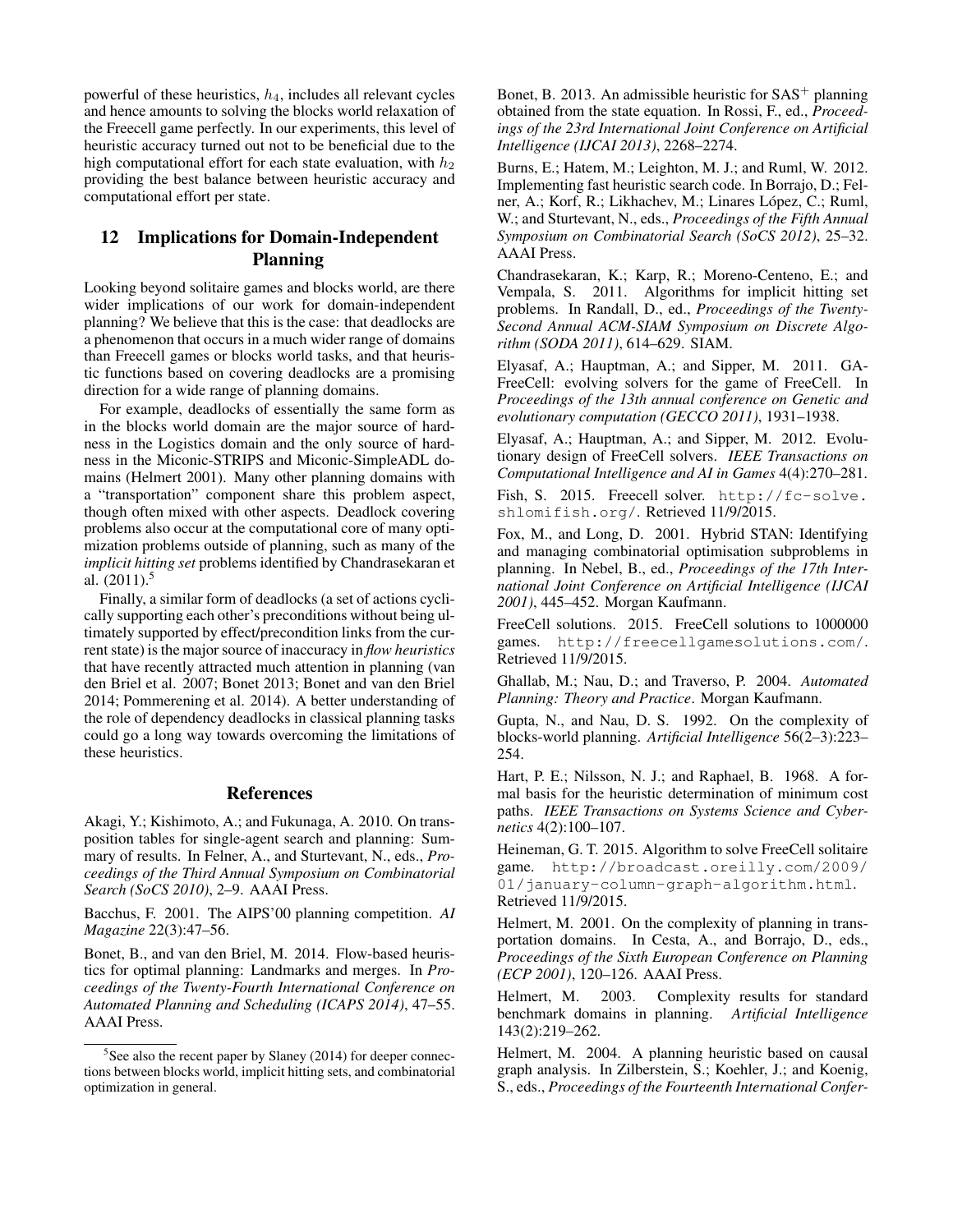*ence on Automated Planning and Scheduling (ICAPS 2004)*, 161–170. AAAI Press.

Hoffmann, J., and Nebel, B. 2001. The FF planning system: Fast plan generation through heuristic search. *Journal of Artificial Intelligence Research* 14:253–302.

Hoffmann, J.; Porteous, J.; and Sebastia, L. 2004. Ordered landmarks in planning. *Journal of Artificial Intelligence Research* 22:215–278.

Hoffmann, J. 2005. Where 'ignoring delete lists' works: Local search topology in planning benchmarks. *Journal of Artificial Intelligence Research* 24:685–758.

Holte, R. C. 2010. Common misconceptions concerning heuristic search. In Felner, A., and Sturtevant, N., eds., *Proceedings of the Third Annual Symposium on Combinatorial Search (SoCS 2010)*, 46–51. AAAI Press.

Horne, J. 2015. Description of microsoft FreeCell shuffle algorithm. http://www.solitairelaboratory. com/mshuffle.txt. Retrieved 11/9/2015.

Keller, M. 2015. Solitaire laboratory. http: //solitairelaboratory.com/index.html. Retrieved 11/9/2015.

Levin, J. 2008. Solitaire-y confinement: Why we can't stop playing a computerized card game. *Slate* May 16, 2008.

Long, D., and Fox, M. 2000. Automatic synthesis and use of generic types in planning. In Chien, S.; Kambhampati, S.; and Knoblock, C. A., eds., *Proceedings of the Fifth International Conference on Artificial Intelligence Planning and Scheduling (AIPS 2000)*, 196–205. AAAI Press.

Mlot, S. 2015. Microsoft tournament celebrates 25 years of solitaire. http://www.pcmag.com/article2/ 0,2817,2484370,00.asp. Published May 19, 2015; retrieved 11/9/2015.

Morehead, A. H., and Mott-Smith, G. 1983. *The Complete Book of Solitaire and Patience Games*. Bantam.

Morris, R.; Tarassenko, L.; and Kenward, M. 2005. *Cognitive Systems – Information Processing Meets Brain Science*. Elsevier.

Paul, G. 2007. A complexity  $o(1)$  priority queue for event driven molecular dynamics simulations. *Journal of Computational Physics* 221(2):615–625.

Pecora, F., and Cesta, A. 2003. The role of different solvers in planning and scheduling integration. In *Proceedings of the 8th Congress of the Italian Association for Artificial Intelligence (AI\*IA 2003)*, 362–374.

Pommerening, F.; Röger, G.; Helmert, M.; and Bonet, B. 2014. LP-based heuristics for cost-optimal planning. In *Proceedings of the Twenty-Fourth International Conference on Automated Planning and Scheduling (ICAPS 2014)*, 226– 234. AAAI Press.

PySolFC. 2015. PySolFC: a Python solitaire game collection. http://pysolfc.sourceforge.net/. Retrieved 11/9/2015.

Russell, S., and Norvig, P. 2003. *Artificial Intelligence — A Modern Approach*. Prentice Hall.

Sipper, M., and Elyasaf, A. 2014. Lunch isn't free, but cells are: Evolving FreeCell players. *SIGEvolution newsletter of the ACM Special Interest Group on Genetic and Evolutionary Computation* 6(3–4):2–10.

Slaney, J., and Thiébaux, S. 2001. Blocks World revisited. *Artificial Intelligence* 125(1–2):119–153.

Slaney, J. 2014. Set-theoretic duality: A fundamental feature of combinatorial optimisation. In Schaub, T.; Friedrich, G.; and O'Sullivan, B., eds., *Proceedings of the 21st European Conference on Artificial Intelligence (ECAI 2014)*, 843–848. IOS Press.

van den Briel, M.; Benton, J.; Kambhampati, S.; and Vossen, T. 2007. An LP-based heuristic for optimal planning. In Bessiere, C., ed., *Proceedings of the Thirteenth International Conference on Principles and Practice of Constraint Programming (CP 2007)*, volume 4741 of *Lecture Notes in Computer Science*, 651–665. Springer-Verlag.

Van Noorden, R. 2006. Computer games could save your brain. *Nature* news item published 24 July 2006.

Wikipedia. 2015. FreeCell. https://en.wikipedia. org/wiki/FreeCell. Retrieved 11/9/2015.

Zobrist, A. L. 1990. A new hashing method with application for game playing. *ICCA Journal* 13(2):69–73.

## A Freecell Rules

The following Freecell rules are taken from Wikipedia (2015).

Construction and layout: One standard 52-card deck is used. There are four open cells and four open foundations. Cards are dealt face-up into eight cascades, four of which comprise seven cards and four of which comprise six.

Building during play: The top card of each cascade begins a tableau. Tableaux must be built down by alternating colors. Foundations are built up by suit.

Moves: Any cell card or top card of any cascade may be moved to build on a tableau, or moved to an empty cell, an empty cascade, or its foundation. Complete or partial tableaus may be moved to build on existing tableaus, or moved to empty cascades, by recursively placing and removing cards through intermediate locations.

Victory: The game is won after all cards are moved to their foundation piles.

## B Cycle Identification Algorithm

Figures 4 and 5 contain pseudo code for determining 1-suit and 2-suit cycles, respectively.

Note that there is no need to explicitly follow the dependency edges from a card in one column to a card of the same suit in another column since we are assured that there is always a chain of dependency edges from a card in a given suit to a card of lower rank in that suit.

Extension to 3-suit and 4-suit cycles is straightforward; paths of dependency edges to one or two additional columns, respectively, must be identified before returning to the initial column.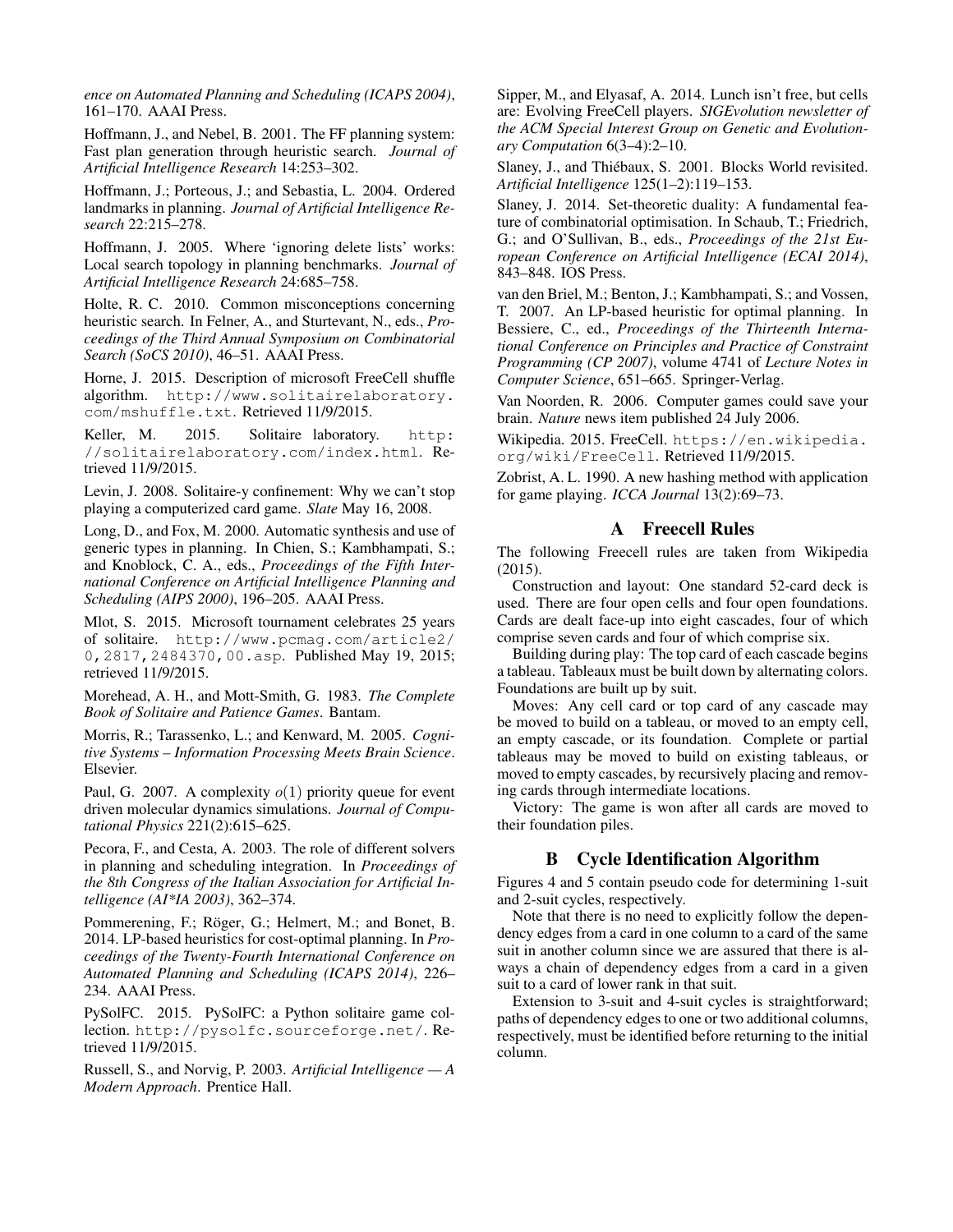```
/* identify 1-suit cycles*/
for (all tableau columns,c)
{
  for (all cards, cardX, in column c)
  {
    for (all cards,cardY, below cardX)
    {
       if (cardY suit != cardX suit || cardY rank > cardX rank)
         continue; /* need same suit, lower rank than X*/
       /* cycle found */
       store cycle;
    }
  }
}
```
Figure 4: Pseudo code illustrating the algorithm to identify 1-suit cycles.